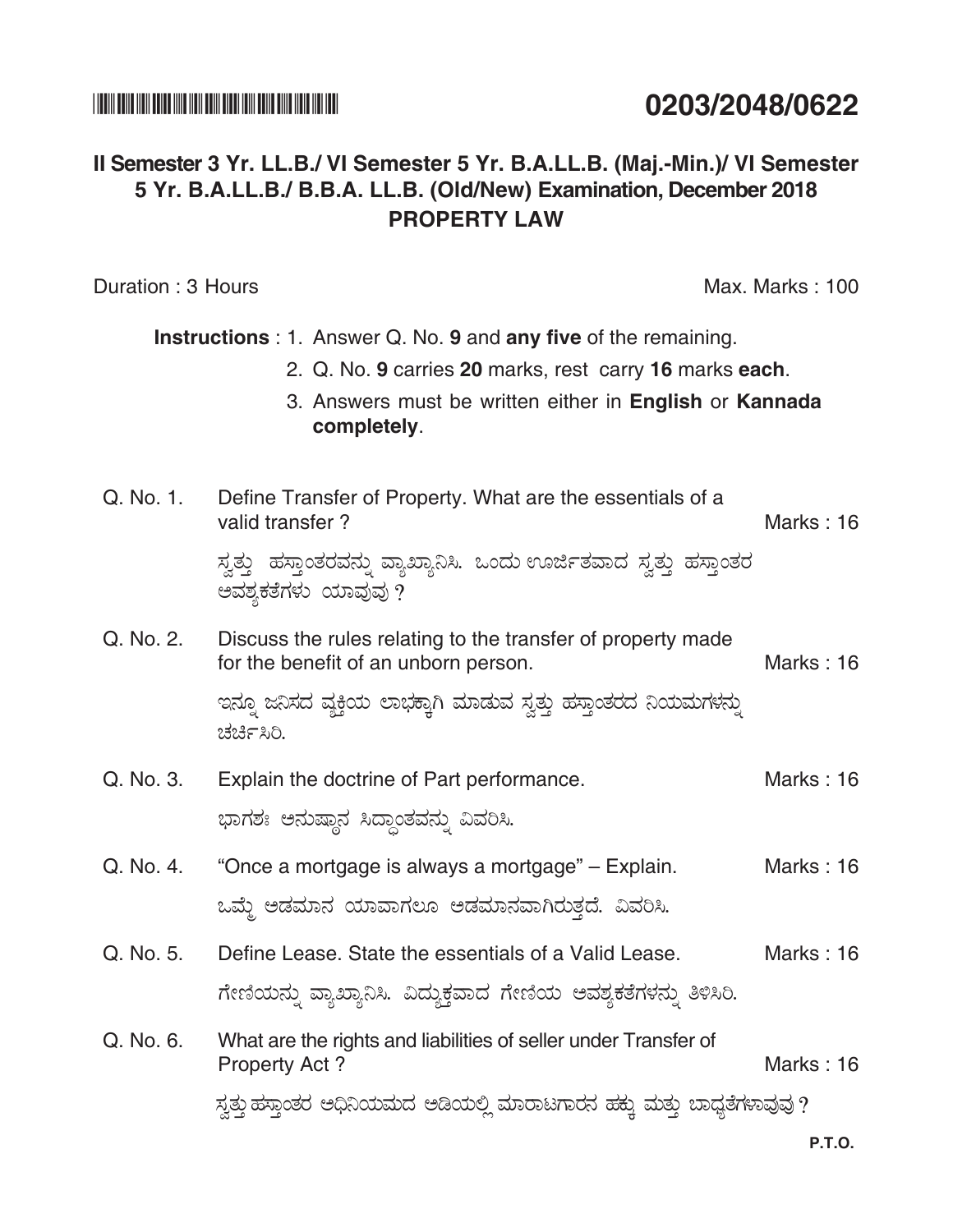| 0203/2048/0622 |                                                                       | $-2-$ |                          |
|----------------|-----------------------------------------------------------------------|-------|--------------------------|
| Q. No. 7.      | Define Trust. Distinguish it with                                     |       |                          |
|                | 1) Agency and 2) Bailment.                                            |       | Marks: 16                |
|                | ನ್ಯಾಸವನ್ನು ವ್ಯಾಖ್ಯಾನಿಸಿ. ಅದನ್ನು ಕಾರ್ಯಭಾರ ಮತ್ತು ನಿಕ್ಷೇಪಣದಿಂದ ವಿಂಗಡಿಸಿ. |       |                          |
| Q. No. 8.      | Write short note on any two:                                          |       | Marks: $2 \times 8 = 16$ |
|                | ಬೇಕಾದ <b>ಎರಡಕ್ಕೆ</b> ಟಿಪ್ಷಣಿ ಬರೆಯಿರಿ.                                 |       |                          |
|                | (a) Immovable Property                                                |       |                          |
|                | ಸ್ಥಿರ ಸ್ವತ್ತು                                                         |       |                          |
|                | (b) Transfer by Co-owner                                              |       |                          |
|                | ಸಹ–ಮಾಲಿಕನಿಂದ ಹಸ್ತಾಂತರ                                                 |       |                          |
|                | (c) Onerous Gift                                                      |       |                          |
|                | ಭಾರಯುಕ ದಾನ.                                                           |       |                          |

Answer any two of the following: Marks: 2×10=20 Q. No. 9. ಬೇಕಾದ **ಎರಡಕ್ಕೆ** ಉತ್ತರಿಸಿ.

> (a) 'A' sells his house to 'B' with a condition that he shall not alienate it without his consent. Is this condition valid?

'ಅ' ತನ್ನ ಮನೆಯನ್ನು 'ಬ' ನಿಗೆ ಮಾರಾಟ ಮಾಡಿ 'ಬ' ನು ಅದನ್ನು 'ಅ' ನ ಆನುಮತಿಯಿಲ್ಲದೇ ಹಸ್ತಾಂತರಿಸುವಂತಿಲ್ಲ ಎಂಬ ಷರತ್ತನ್ನು ವಿಧಿಸುತ್ತಾನೆ. ಈ ಷರತ್ತು ಊರ್ಜಿತವೇ ?

(b) 'X' makes a gift to 'A', 'B' and 'C'. 'A' and 'B' accept the gift, while 'C' refuses. Decide the validity of gift.

'ಎಕ್ಸ್' ಎಂಬುವವನು 'ಆ', 'ಬ ' ಮತ್ತು 'ಕ ' ನಿಗೆ ಒಂದು ಸ್ವತ್ತನ್ನು ದಾನ ಮಾಡುತ್ತಾನೆ. 'ಆ' ಮತ್ತು 'ಬ' ಆ ದಾನವನ್ನು ಸ್ವೀಕರಿಸುತ್ತಾರೆ. ಆದರೆ 'ಕ' ನು ಆ ದಾನವನ್ನು ನಿರಾಕರಿಸುತ್ತಾನೆ. ಈ ದಾನದ ಊರ್ಜಿತತೆಯನ್ನು ತೀರ್ಮಾನಿಸಿ.